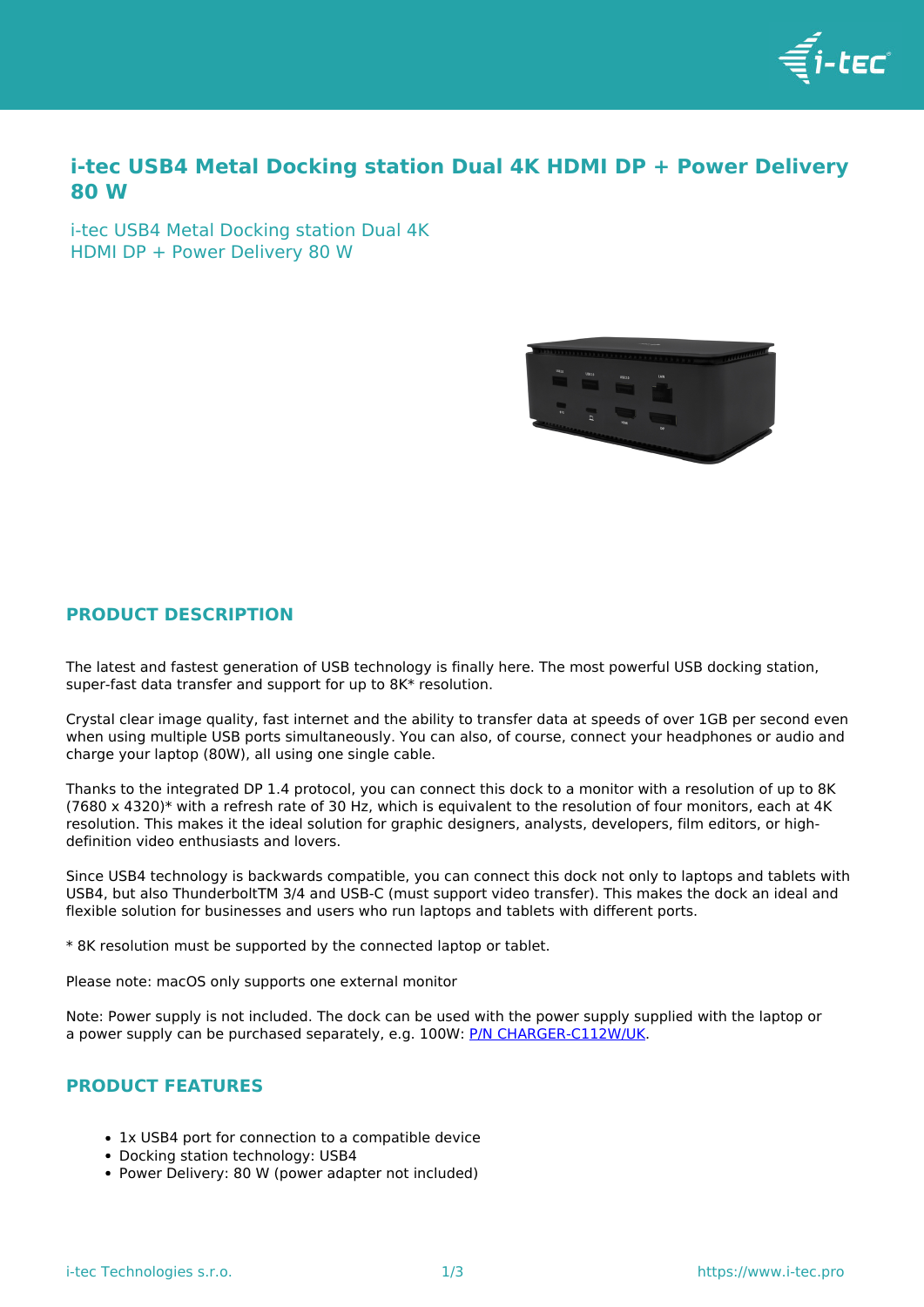

- Video Ports:
	- 1x HDMI
		- 1x DisplayPort
- Resolution:
	- USB4/Thunderbolt™ 3/Thunderbolt™ 4 with DisplayPort 1.4 support
		- 1 monitor 1x HDMI/DP up to 8K/30Hz
		- 2 monitors HDMI+DP up to 2x4K/60Hz
	- Thunderbolt™ 3 with DisplayPort 1.2 support
		- 1 monitor 1x HDMI/DP up to 5K/60Hz
		- 2 monitors HDMI+DP up to 2x4K/60Hz
	- USB-C with DisplayPort 1.4 DSC support
		- 1 monitor 2x DP up to 5K/60Hz
		- 1 monitor 1x DP or 1x HDMI up to 4K/60Hz
		- $\blacksquare$  2 monitors 1x HDMI + 1 DP up to 2x 4K/60Hz
	- USB-C with DisplayPort 1.4 support without DSC support
		- 1 monitor 1x DP or 1x HDMI up to 4K/60Hz
			- $\blacksquare$  2 monitors 1x HDMI + 1 DP up to 2x 2560×1440/60Hz
	- USB-C with DisplayPort 1.2 support
		- 1 monitor 1x DP or 1x HDMI up to 4K/30Hz
		- $\blacksquare$  2 monitors 1x HDMI + 1 DP up to 2x 1920×1080/60Hz
- 1x USB-C 3.2 Gen. 2 port (data only)
- 3x USB-A 3.2 port Gen. 2 with fast charging support (BC 1.2)
- 3x USB 2.0
- 1x Ethernet GLAN RJ-45 port (ASIX AX88179)
- 1x SD / microSD slot
- 1x 3.5mm Audio combo jack
- LED indication
- USB4 cable (80 cm)
- OS: Windows 10/11, macOS, Linux and iPadOS with latest updates
- Product dimensions:  $69 \times 128 \times 48$  mm
- Product weight: 314 g
- Package dimensions: 173 x 150 x 56 mm

#### **Hardware requirements:**

Device with a free USB4, Thunderbolt or USB-C port

### **Power Delivery Requirements:**

Device with a free USB4, Thunderbolt or USB-C port with "Power Delivery" support

### **Video Output Requirements:**

Devices with a free USB4, Thunderbolt or USB-C port with "DisplayPort Alternate Mode" support

 iPadOS, Android do not support multi-screen video transfer technology, nor the extended screen option. This means that when connected to an external monitor, only a mirrored screen will be displayed. (Not valid for androids with DEX and Easy Projection add-ons) Power supply is not included. The docking station can be used with the power supply supplied with the laptop or a power supply can be purchased separately, e.g. 100W: [P/N](../en/produkt/charger-c112w-2/) [CHARGER-C112W/UK](../en/produkt/charger-c112w-2/).

## **SPECIFICATION**

| <b>Part Number</b>  | <b>Product Description &amp; EAN</b>                                 |
|---------------------|----------------------------------------------------------------------|
| l USB4DUAL4KDOCKPD_ | i-tec USB4 Metal Docking station Dual 4K HDMI DP + Power Delivery 80 |